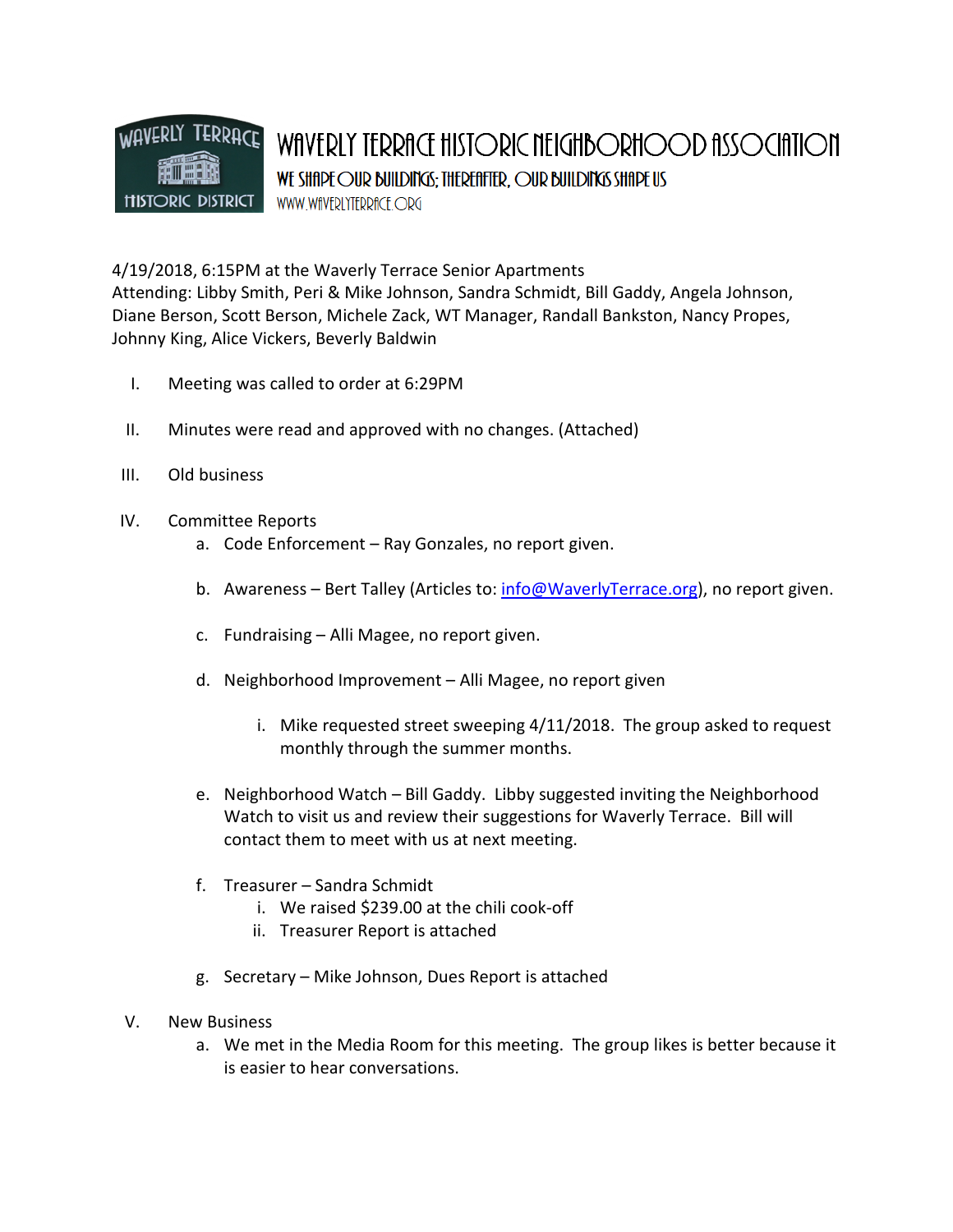- b. CSU is having their annual book sale (\$.25 to \$3.00 each) tomorrow, Friday, 4/20 at downtown and main campuses.
- c. Michele Zack United Way will be planting a garden at Waverly Terrace Sr. Apartments Saturday, May 12, 9:00 to 1:00. There will be a luncheon provided by the men of WT Sr. Apts. Volunteers are needed to help build planter boxes and sit with children of the participants.
- d. Michele Zack Fourth of July celebration (Wednesday). She will send Mike the flyer to put on the Waverly Terrace website.
- e. Libby met the owner of the green house on 29<sup>th</sup> street. They bought it sightunseen and now understand he has to meet BHAR requirements to make repairs. They have stabilized it this week.
- VI. Next Meeting Thursday, 5/17/2018, 6:15PM, Waverly Terrace Sr. Apartments, Media Room

| <b>Waverly Terrace Historic Neighborhood Association</b> |               |             |                          |                     |            |                |
|----------------------------------------------------------|---------------|-------------|--------------------------|---------------------|------------|----------------|
| 2018 Dues Report<br>4/19/2018                            |               |             |                          |                     |            |                |
|                                                          |               |             |                          |                     |            |                |
| <b>Members</b>                                           | <b>Amount</b> | <b>Date</b> | <b>Membership Type</b>   | <b>Payment Type</b> | <b>Net</b> | <b>CC Fees</b> |
| Peri & Mike Johnson                                      | \$30.00       | 10/30/2017  | Family - 2 votes         | PayPal              | \$28.83    | 1.17           |
| <b>Raymond Gonzalez</b>                                  | \$20.00       | 1/31/2018   | Gold - 1 vote            | PayPal              | \$19.12    | 0.88           |
| Sandra Schmidt                                           | \$20.00       | 1/18/2018   | Gold - 1 vote            | Cash/check          | \$20.00    | \$0.00         |
| Jeff & Anna Link                                         | \$30.00       | 1/18/2018   | Family - 2 votes         | Cash/check          | \$30.00    | \$0.00         |
| Libby & Don Smith                                        | \$30.00       | 1/18/2018   | Family - 2 votes         | Cash/check          | \$30.00    | \$0.00         |
| <b>Bert &amp; Holly Talley</b>                           | \$30.00       | 1/18/2018   | Family - 2 votes         | Cash/check          | \$30.00    | \$0.00         |
| WT Sr. Apts, M. Zack                                     | \$50.00       | 2/15/2018   | <b>Business - 1 vote</b> | Cash/check          | \$50.00    | \$0.00         |
| <b>Alice Vickers</b>                                     | \$20.00       | 3/15/2018   | Gold - 1 vote            | Cash/check          | \$20.00    | \$0.00         |
| Margo Bramlett                                           | \$20.00       | 3/15/2018   | Gold - 1 vote            | Cash/check          | \$20.00    | \$0.00         |
| <b>Jase Valentine</b>                                    | \$20.00       | 3/15/2018   | Gold - 1 vote            | Cash/check          | \$20.00    | \$0.00         |
| <b>Brenda Hall</b>                                       | \$20.00       | 3/22/2018   | Gold - 1 vote            | Cash/check          | \$20.00    | \$0.00         |
| Angela Johnson                                           | \$20.00       | 4/19/2018   | Gold - 1 vote            | Cash/check          | \$20.00    | \$0.00         |
| <b>Bill Gaddy</b>                                        | \$20.00       | 4/19/2018   | Gold - 1 vote            | Cash/check          | \$20.00    | \$0.00         |
|                                                          |               |             |                          |                     |            |                |
| <b>Total</b>                                             | \$330.00      |             |                          |                     | \$327.95   | \$2.05         |

VII. Meeting adjourned at 7:19PM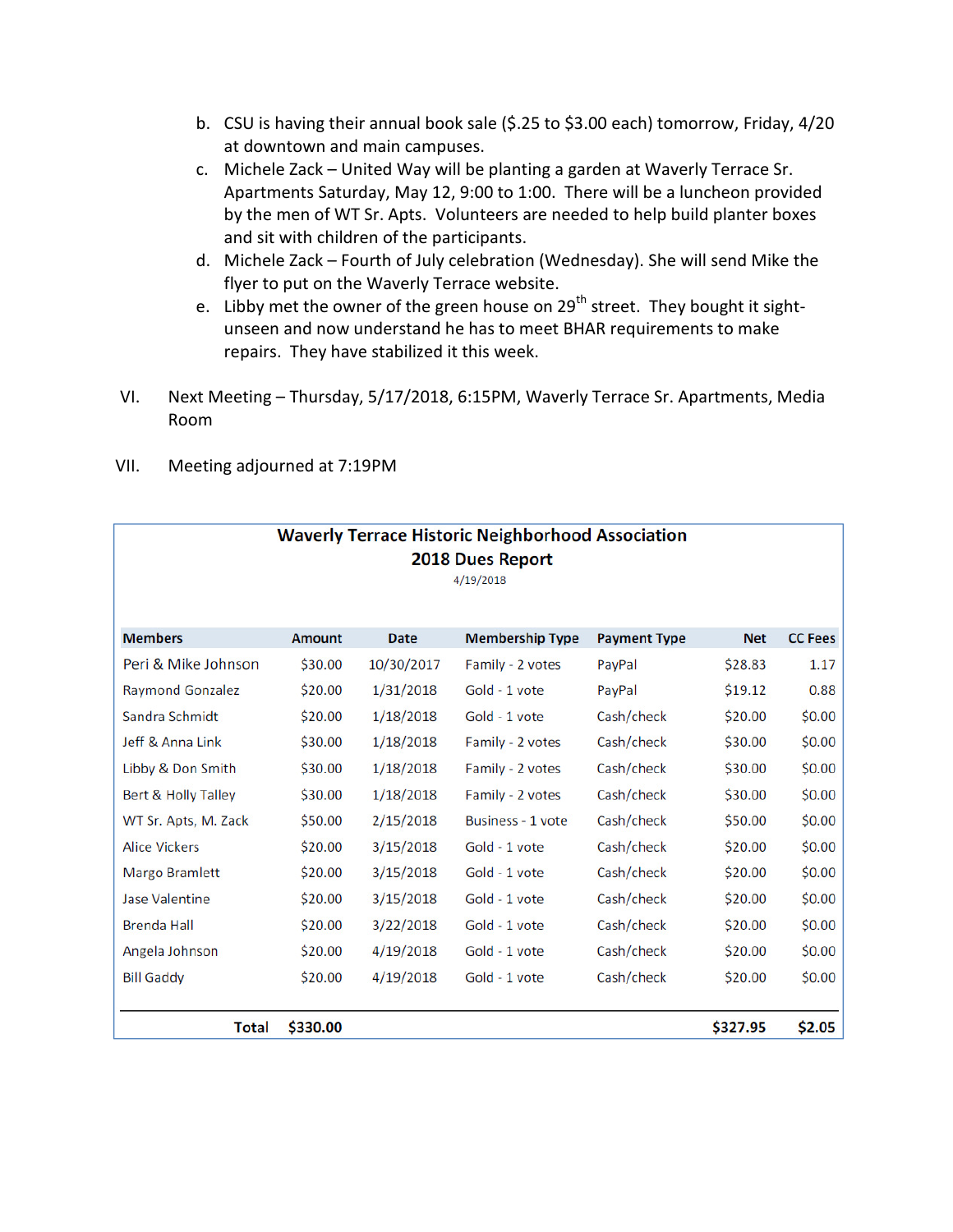## Waverly Terrace Historic Neighborhood Association, Inc. **Financial Reports March**, 2018

## **Operating Account**

|                        |                                | <b>Balance Per Bank Statement</b> |               | \$3,568.06     |  |
|------------------------|--------------------------------|-----------------------------------|---------------|----------------|--|
| <b>Deposit Date</b>    | <b>Description</b>             | <b>Credits</b>                    | <b>Debits</b> | <b>Balance</b> |  |
| 3/19/2018              | Square Inc.                    | \$87.50                           | \$0.00        | \$87.50        |  |
| 3/22/2018              | Deposit                        | \$20.00                           |               | \$20.00        |  |
| 3/23/2018              | Deposit                        | \$50.00                           |               | \$50.00        |  |
| 3/23/2018              | Deposit                        | \$152.00                          |               | \$152.00       |  |
| <b>Total Deposits:</b> |                                |                                   |               | \$309.50       |  |
| <b>Disbursements</b>   | <b>Description</b>             | Date                              | <b>Amount</b> |                |  |
| Ck.#: Electr. 1012     | Wal-Mart 180319                | 3/19/2018                         | \$25.00       | \$25.00        |  |
| $C_{k,#}: 1011$        | Rosehill Seafood               | 3/19/2018                         | \$50.00       | \$50.00        |  |
| CK. #: 1013            | <b>Replenish Petty</b><br>Cash | 3/19/2018                         | \$166.22      | \$166.22       |  |
| <b>Total Checks:</b>   |                                |                                   |               | \$241.22       |  |
|                        |                                | <b>Ending Balance:</b>            |               | \$3,636.34     |  |

|                      |                    | <b>Balance Per Bank Statement</b> |               | \$80.10           |  |
|----------------------|--------------------|-----------------------------------|---------------|-------------------|--|
| <b>Deposit Date</b>  |                    | <b>Credits</b>                    | <b>Debits</b> | <b>Balance</b>    |  |
|                      |                    | \$0.00                            | \$0.00        | \$0.00            |  |
| <b>Disbursements</b> | <b>Description</b> | <b>Date</b>                       | <b>Amount</b> | <b>Balance</b>    |  |
| CK. #:               |                    | <b>Ending Balance:</b>            | \$0.00        | \$0.00<br>\$80,10 |  |

**Petty Cash** 

**Donation Account** 

|                        |                    | <b>Beginning Balance</b> |               | \$33.78        |
|------------------------|--------------------|--------------------------|---------------|----------------|
| <b>Deposit Date</b>    |                    | <b>Credits</b>           | <b>Debits</b> | <b>Balance</b> |
| 3/19/18                |                    | \$166.22                 | \$0.00        | \$166.22       |
| <b>Total Deposits:</b> |                    | \$0.00                   | \$0.00        | \$166.22       |
| <b>Disbursements</b>   | <b>Description</b> | Date                     | <b>Amount</b> | <b>Balance</b> |
|                        |                    |                          | \$0.00        | \$0.00         |
|                        |                    |                          | \$0.00        | \$0.00         |
|                        |                    | <b>Ending Balance:</b>   |               | \$200.00       |
|                        |                    | <b>Total Funds:</b>      |               | \$3,916.44     |